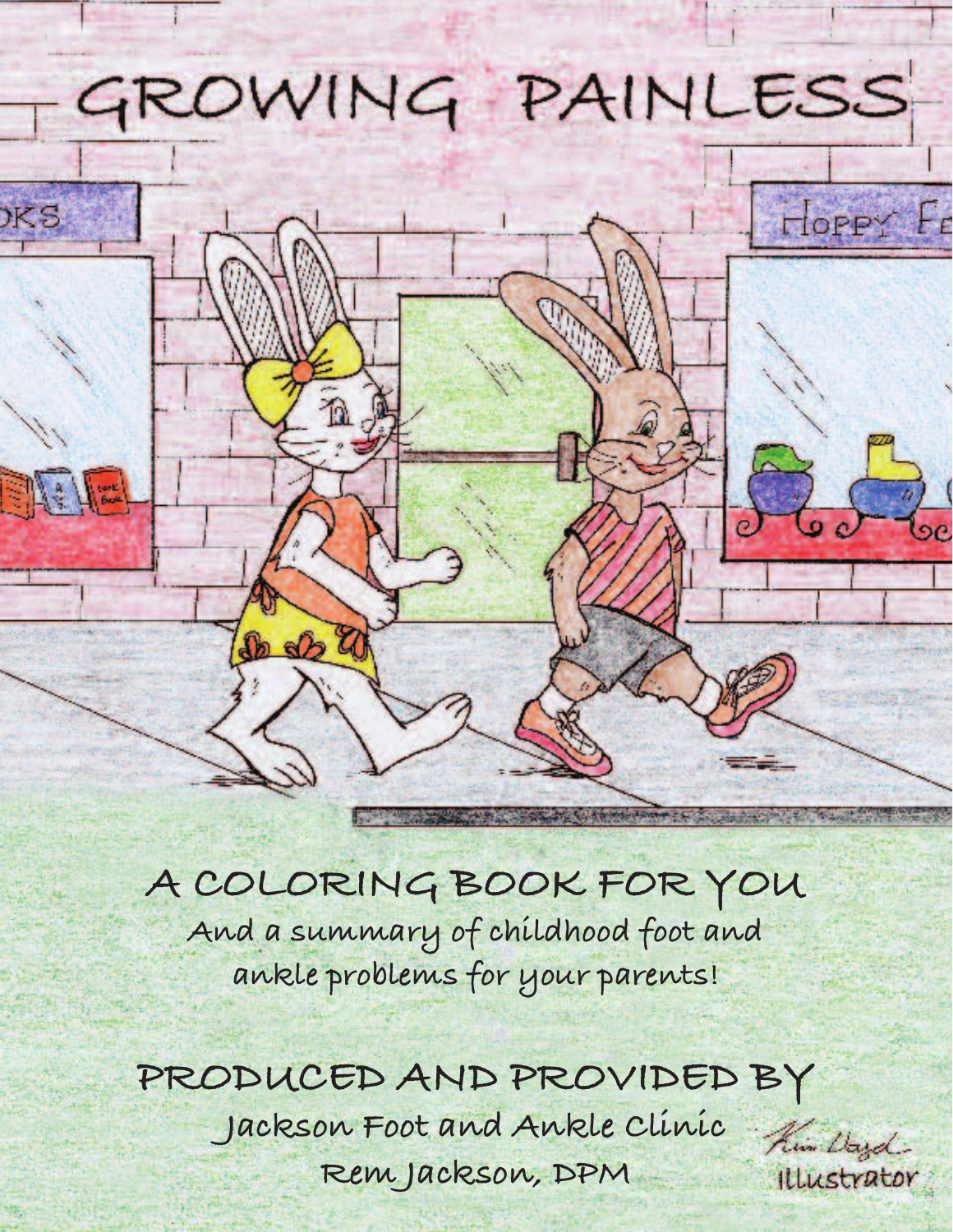Copyright © 2011 by Jackson Foot and Ankle Clinic. All rights reserved. No part of this book may be used or reproduced in any manner whatsoever without written permission of the author. No expressed or implied guarantees have been made or are made by the author or publisher. Individual results may vary. Neither author nor publisher accepts any liability or responsibility to any person with respect to any loss or damage alleged to have been caused by the information in this book. Always seek professional medical advice.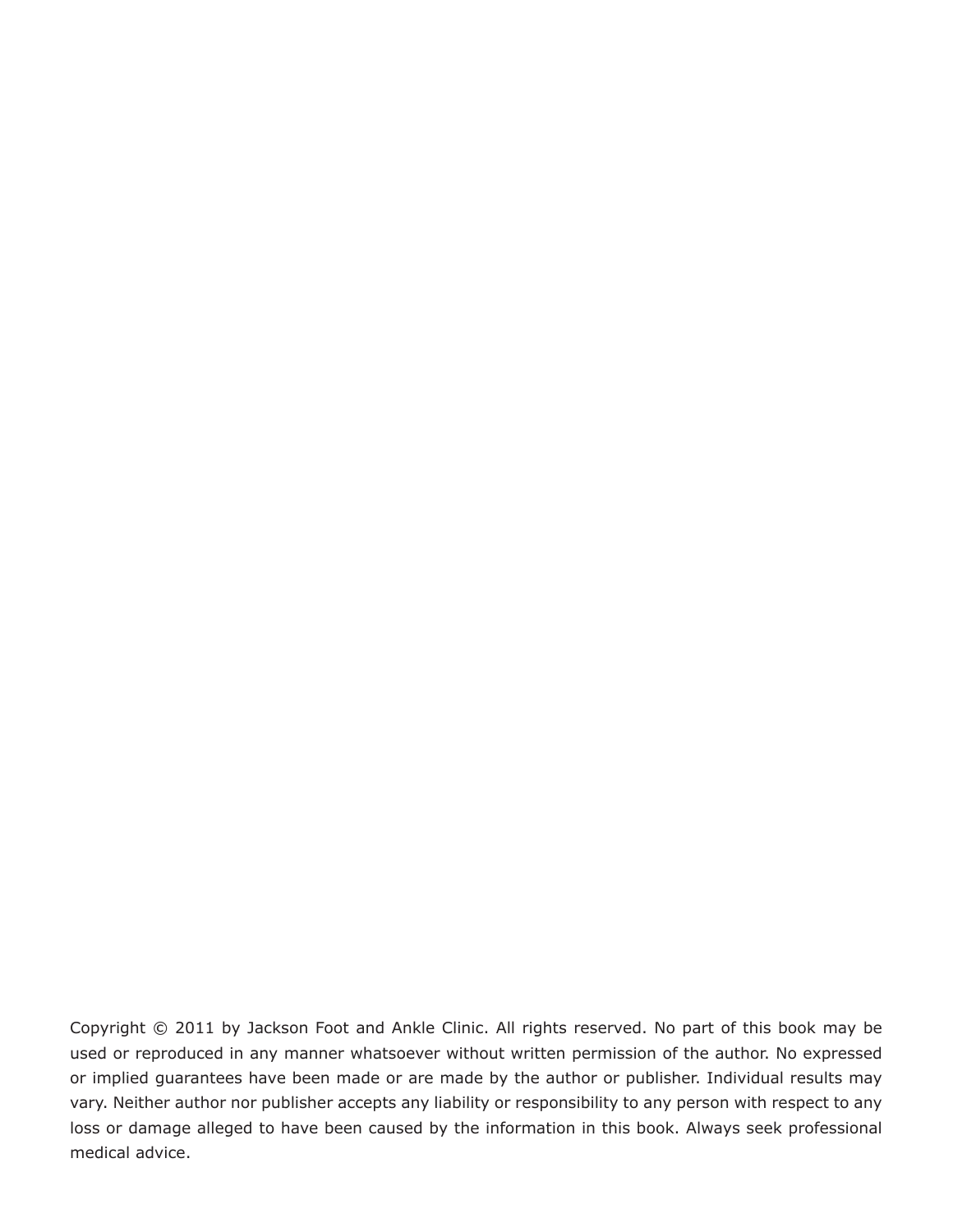### Growing Painless with Jackson Foot and Ankle Clinic

A coloring book with parent commentary on pediatric foot problems

Produced and Provided by Jackson Foot and Ankle Clinic Rem Jackson, DPM

> Illustrations by Kim Lloyd

1002 Lititz Pike #191 Lititz, PA 17543 (717) 626-2025 Office www.JacksonFootClinic.com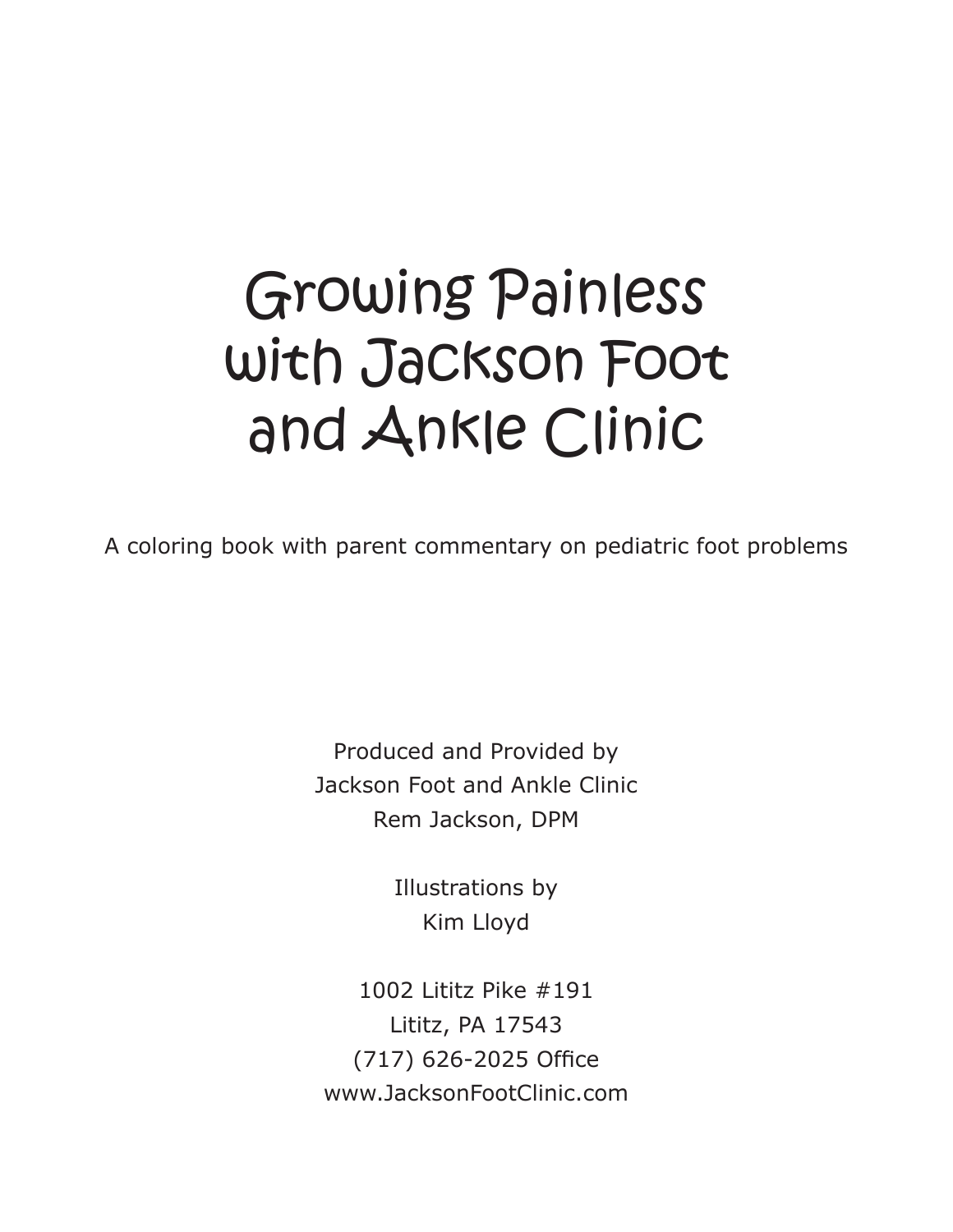#### Table of Contents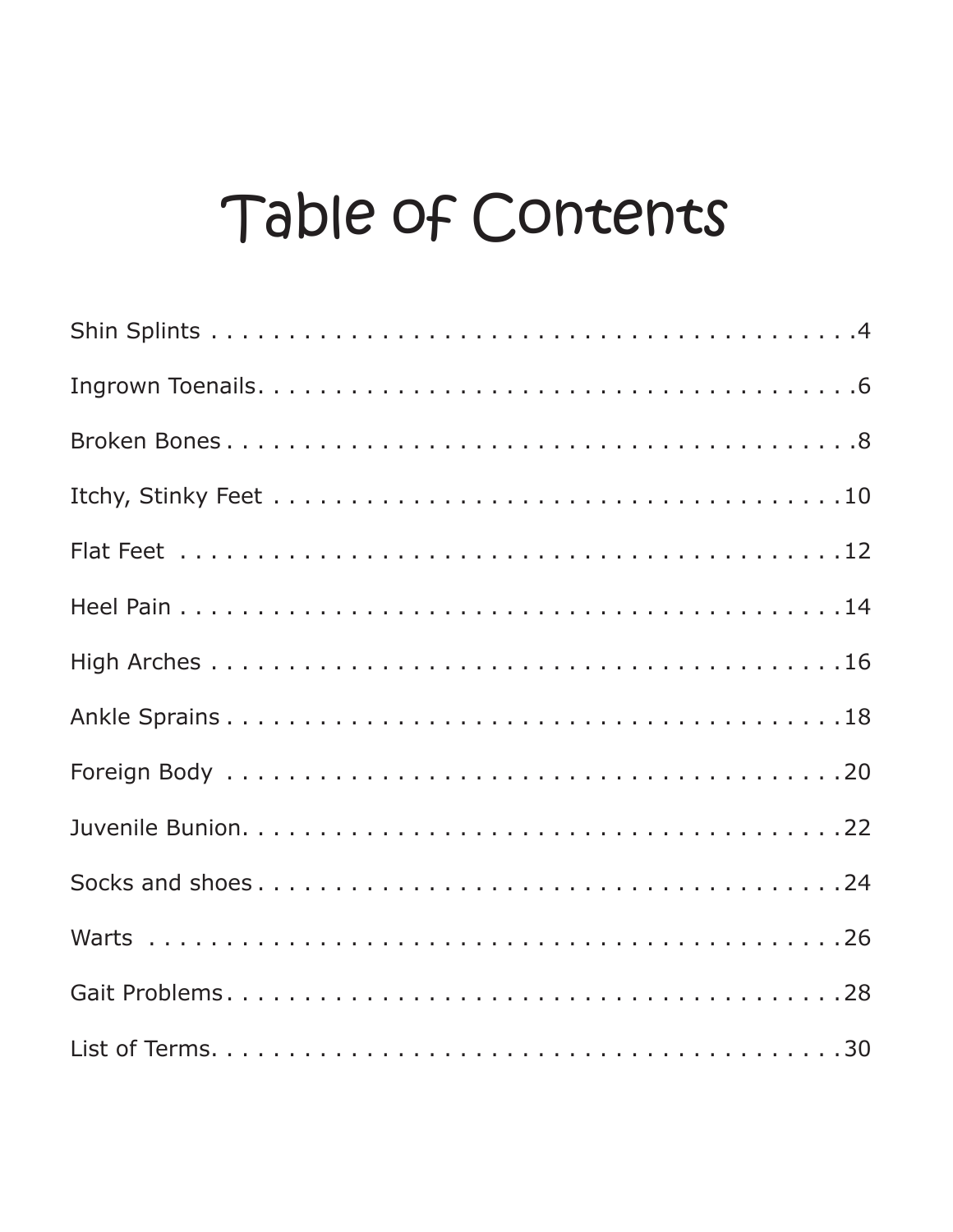# Shin Splints

It seems that children are more active than they used to be and are often part of multiple teams, playing a variety of sports. Many times they will complain that their shins or legs are hurting after activity. This complaint usually comes from children who have just started to become active or recently increased their activity level. Shin splints cause pain in the lower leg usually due to overuse of the muscles, or chronic repetitive stress, and can also be the result of bad feet, muscle imbalance, bad shoes or improper training.

Early treatments includes ice, rest, an anti-inflammatory like Advil, stretching exercises, over the counter arch supports, custom orthotics, and physical therapy. Make sure shoes are the correct type for your child's foot structure and that they do not need to be replaced. Shoes that allow too much flexibility of the foot are more likely to cause shin splints. This can be fixed by placing an orthotic inside your child's shoe to help control the motion in their feet.

Shin splints are very common in children and are an over use injury. Make sure your children are listening to their bodies and taking time off of sports to keep them pain free.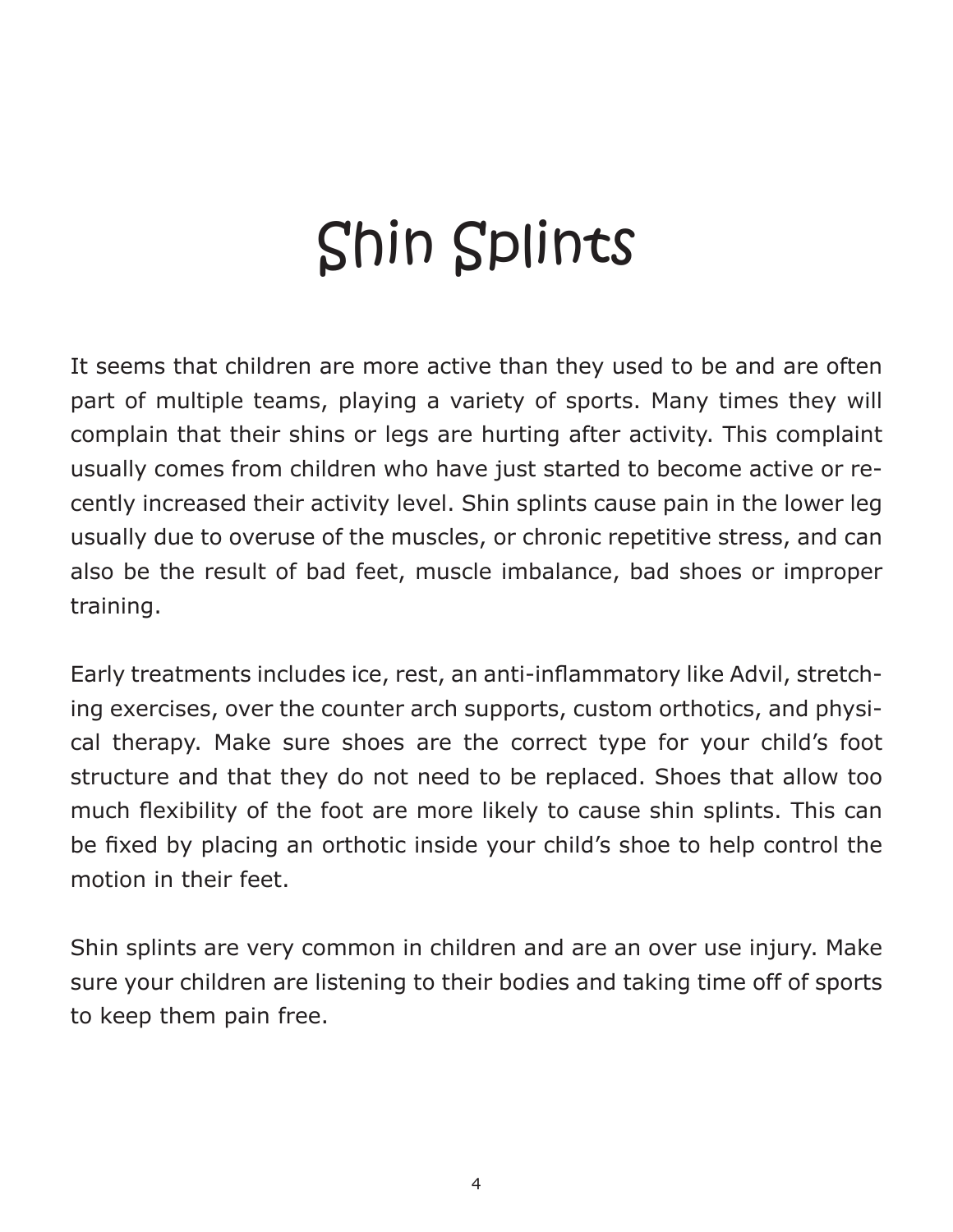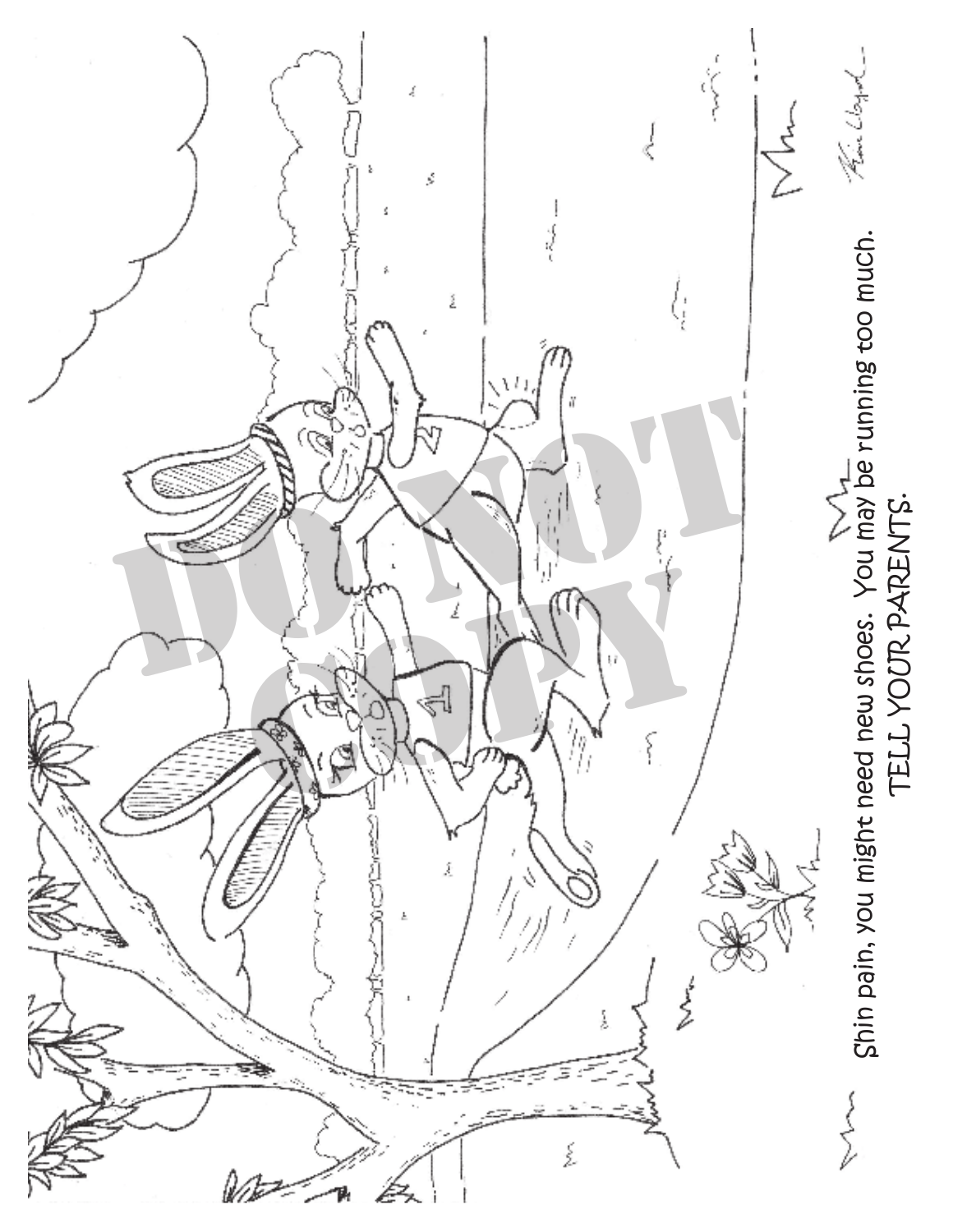### Ingrown Toenails

An ingrown toenail happens when a toenail curves into the skin causing redness, irritation, and pain. Most kids will not complain until it is swollen and possibly draining fluid. This can develop due to hereditary reasons, but also abnormal pressure on the side of the nail from shoes, trauma, and improper cutting.

Treatment can be as easy as trimming the toenail with sterile instruments and encouraging the skin away from it as it grows. However, a surgical treatment may be needed if kids wait until the nail is significantly infected. This consists of decompression of the nail edge and is followed by a permanent nail destruction removing the nail root. The part of the nail that is removed is small and your child will still have a normal nail appearance. This type of treatment will help prevent the reoccurrence of the ingrown nail. Even in the worst cases, most kids are back to activity in a few hours or days.

Ingrown toenails are preventable; cut nails straight across and not too short, do not pick at nails or tear at the corners and fit your child in shoes that have plenty of room in the toe box.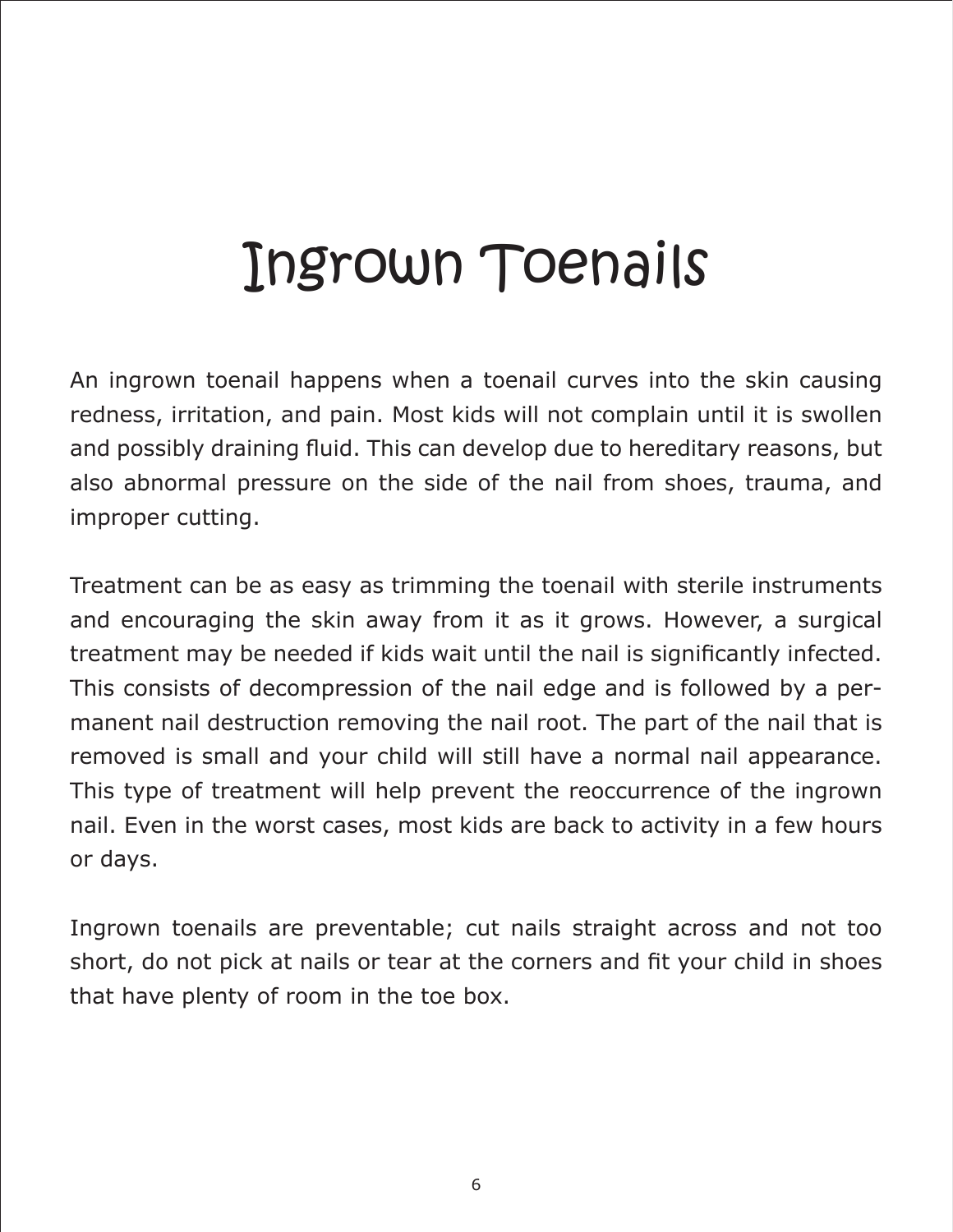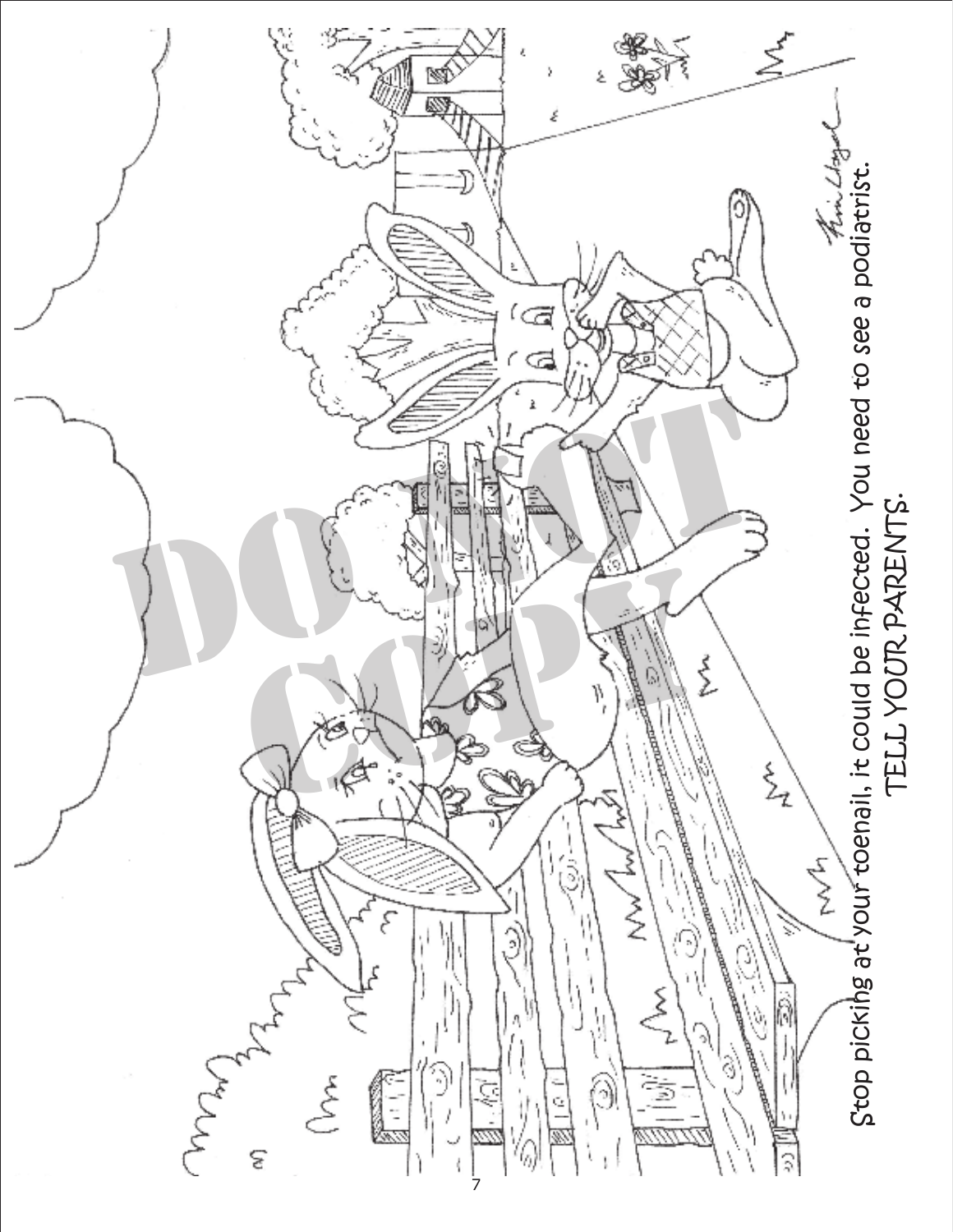## Broken Bones

Broken Bones, also known as fractures, most commonly occur after some type of trauma. Children often get ankle fractures after falling down, growth plate fractures from over use or twisting their foot the wrong way and little toes get stepped on, hit or stubbed when not wearing shoes or playing.

During your child's growing years, the bones in their feet are not completely fused until the ages of 13-15. Until this time, the growth plates can become inflamed and fractured as a result of trauma, sports, over use and even the wrong type of shoe. This injury can be very painful and it is important to seek immediate attention to make sure that the growth of the bone has not been disturbed.

A broken bone in the foot or the ankle is normally very painful, but not always. Even though you can walk on it, it could still be broken. Most of the time the area will become swollen and bruised and your child will be hesitant to apply weight to it and limp due to the pain.

Treatment of broken bones starts by removing weight to the area with a post op shoe, hard cast or walking boot. Some broken bones require surgery to avoid long term problems like arthritis and assure proper healing. Rest, ice and elevation for the next couple of days following the fracture are critical. Most types of children's fractures will heal within 4–6 weeks of conservative treatment.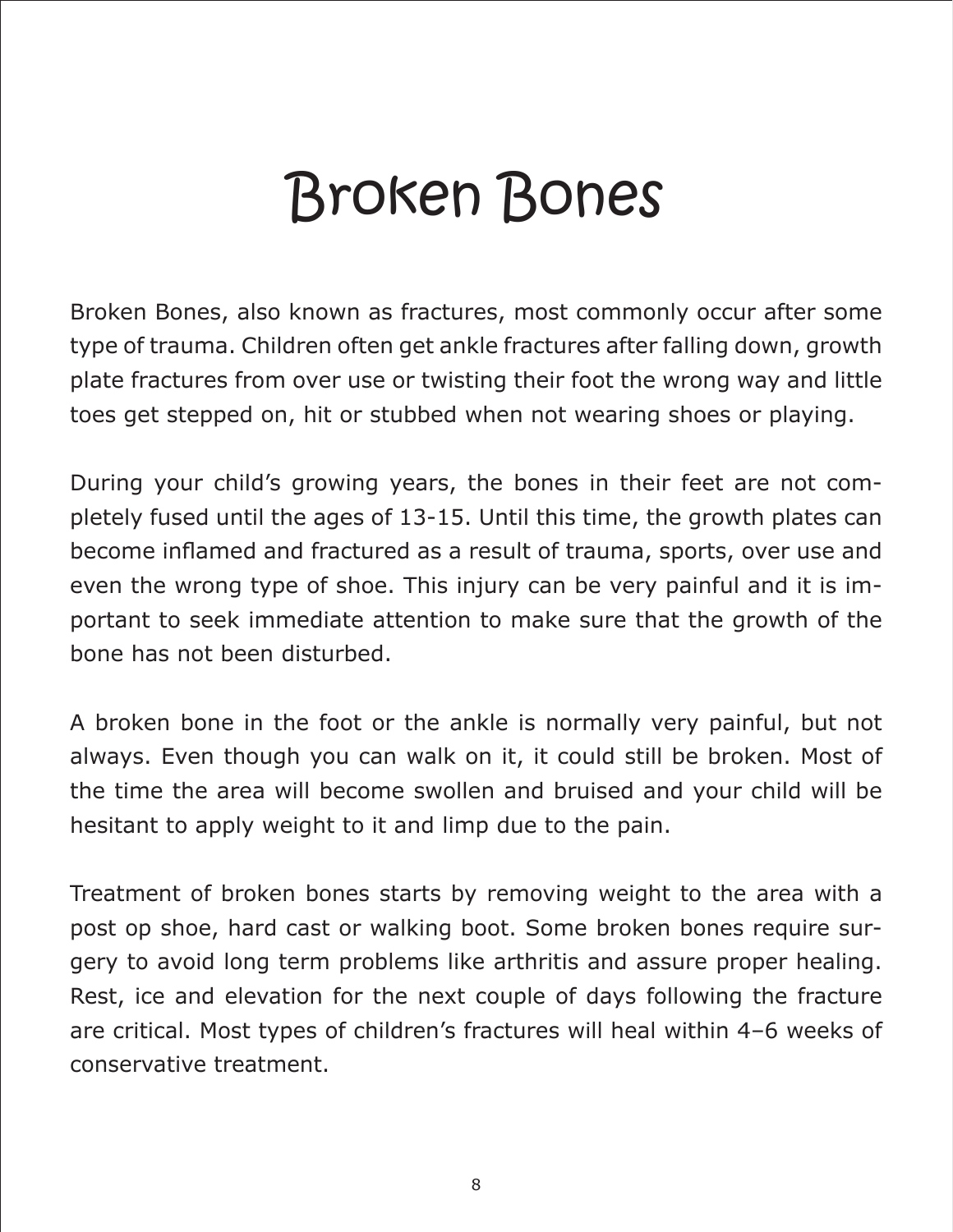

Fall down and go boom? Apply ice, TELL YOUR PARENTS.